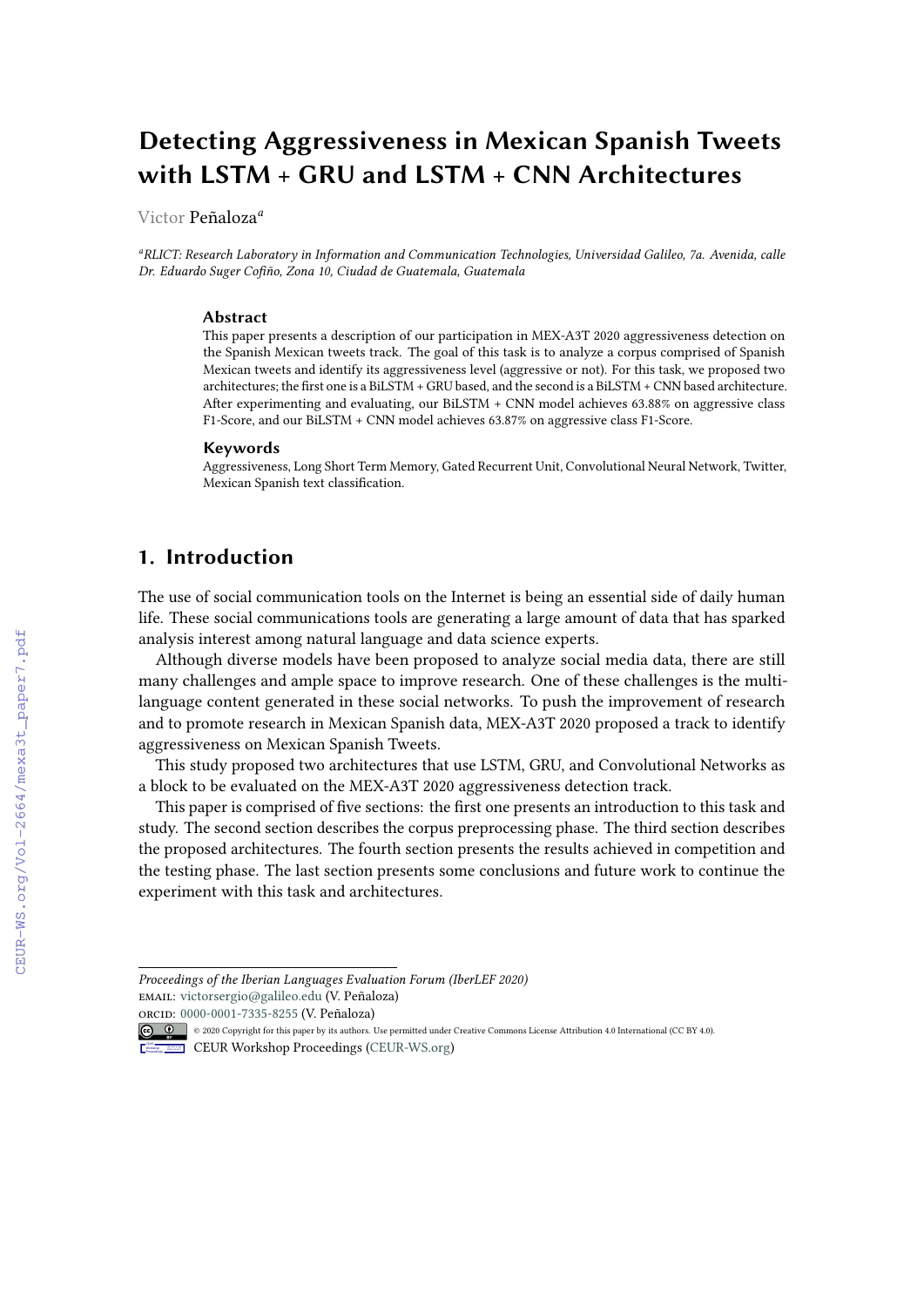# **2. Data Preprocessing**

Although supervised deep learning models can learn the main features from a dataset, the performance of such models depends on the quality of input data [\[1\]](#page-5-0). Previous sentiment analysis research on twitter-based corpus shows that various corpus-preprocessing techniques provide a significant improvement in model performance. Some techniques merely remove noise data, and others reduce terms and expressions to basic meaning [\[2\]](#page-5-1).

### **2.1. Basic Data Preprocessing**

For models described in this paper, the next steps were performed on the training data set [\[3\]](#page-5-2):

- 1. Lower case input text.
- 2. Remove URLs: URLs were encoded on the training data set as <URL>.
- 3. Remove accents, diaresis and tilde characters: Input text to NFKD to ASCII.
- 4. Remove numeric characters.
- 5. Remove single character and two-character elements.
- 6. Remove punctuation symbols.

### **2.2. Text Sequences Length**

LSTM [\[4\]](#page-5-3) and GRU [\[5\]](#page-5-4) architectures are a proposal to learn long term dependencies. Despite the success of these architectures, there are concerns about the ability of these networks to manage such dependencies [\[6\]](#page-5-5). Considering those, we decided to limit the length of text sequences looking to get a sequence length that preserves the relevant information about the tweet and reduces the model training time. Trimming was done by shortening at the end of each text sequence.

### **2.3. Lemmatization**

Lemmatization makes a morphological analysis of words and tries to remove inflectional endings, returning words to their dictionary word. In previous research, the use of lemmatization outperforms base algorithms on language modeling [\[7\]](#page-5-6).The pipeline used was:

- 1. Tokenization.
- 2. Multiword tokens expansion.
- 3. POS labeling.
- 4. Lemmatization.

For the previous pipeline, we used AnCora treebank, Spanish models, from Python Stanford NLP package [\[8\]](#page-5-7).

### **2.4. Stop Words**

We remove stop words using the Spanish corpus from open-source Natural Language Toolkit (NLTK) [\[9\]](#page-5-8).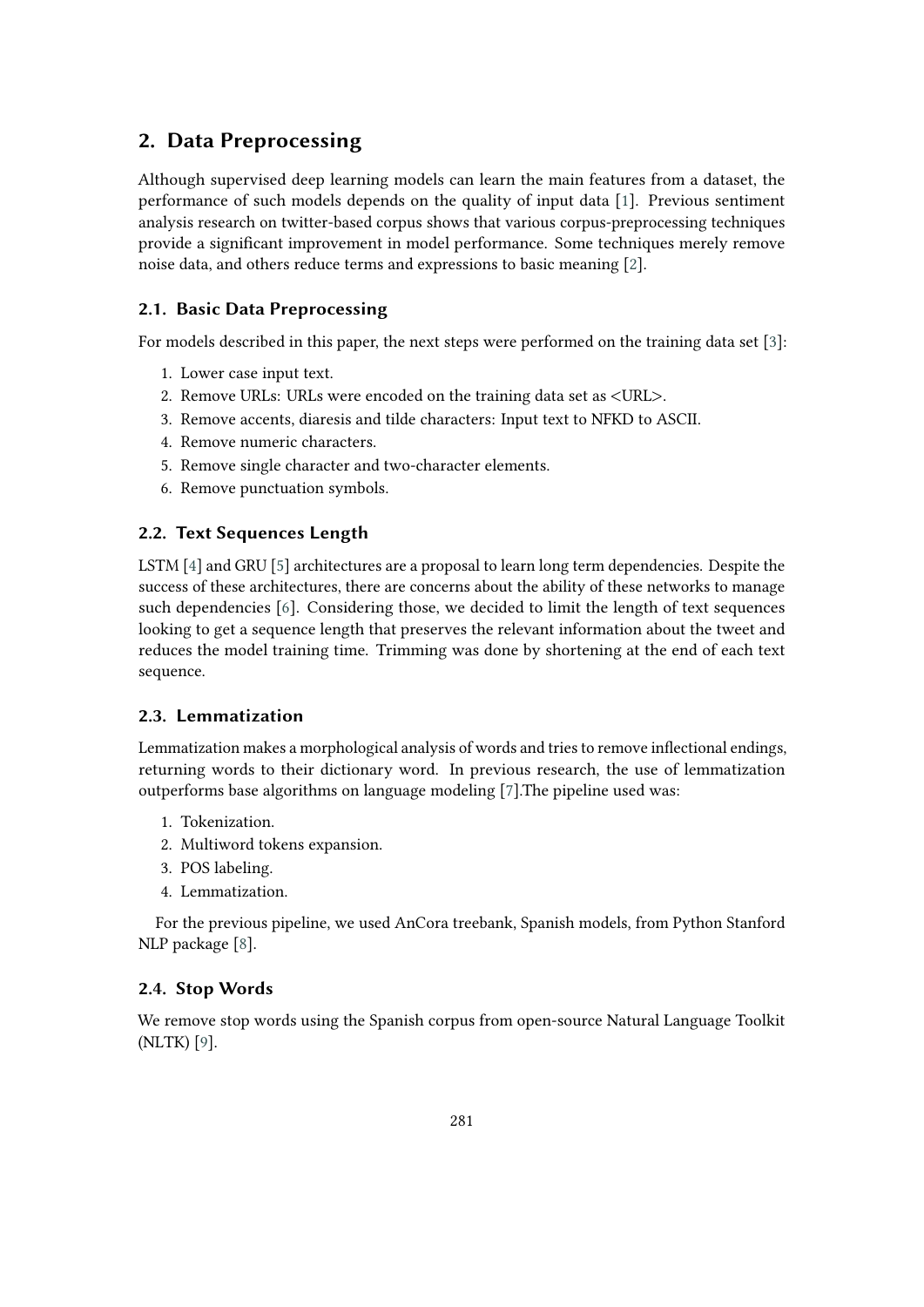#### **2.5. Word Vectors**

As a word-level representation, we used pre-trained embedding vectors with FastText [\[10\]](#page-5-9) library. Embedding vectors used were pre-trained on external Mexican Spanish tweets. This pretrained file contains 1,247.3M tokens with 100 dimensions each. These vectors were provided by the last MEX-A3T 2019 organizers [\[11\]](#page-5-10).

#### **2.6. Balance Dataset**

On un-balanced data sets, different categories were represented unequally. So the output model is not biased to learn features of the majority class in classification task use of over-sampling techniques on minority class was proposed previously to get a better classifier performance. SMOTE is an oversampling method, in which the minority class is over-sampled creating "synthetic" samples rather than by over-sampling with replacement [\[12\]](#page-5-11).

MEX-A3T 2020 training corpus was not balanced; we applied the SMOTE method to get a corpus with aggressive and not-aggressive equally represented classes.

### **3. Systems Description**

Recurrent networks have proven to be useful in natural language processing tasks for their ability to carry information from the past [\[13\]](#page-5-12). On the other hand, convolutional neural networks have been used and showed promising results in diverse applications of natural language processing [\[14\]](#page-5-13). Additionally, the architecture used has proven to be effective on previous NLP classification tasks[\[15\]](#page-6-0) and was altered to be adapted to this specific domain task.

This paper discussed two model's performance with slightly different approaches. The first model (Fig. [1\)](#page-3-0) is comprised of an embedding input layer, followed by a spatial dropout that feeds a BiLSTM layer and a BiGRU layer respectively. Each of BiLSTM and BiGRU individual blocks feeds an independent global average polling layer and global max-pooling layer. The polling layers outputs are merged and followed by a dense layer with a ReLU activation function. Next batch normalization and dropout are applied. The last layer is dense with a SoftMax activation function.

The first model (BiLSTM + BiGRU) was trained using an Adam optimizer (learning rate = 3e-5, epsilon = 1e-8, norm clipping = 1.0), with sparse categorical loss entropy as a loss function, and was trained for 13 epochs.

The second model (Fig. [2\)](#page-3-1) is a slightly different version of the first model, but the BiGRU layer was replaced for a 1D convolutional layer, and was trained for 15 epochs. Table [1](#page-4-0) shows in detail the values of the parameters used for each model.

### **4. Results**

The official competition metric was the F1 score on aggressive class. Table [2](#page-4-1) shows our results on MEX-A3T 2020 on the test dataset and results on an own test data set used to experiment on the modeling phase. Own test data set was created, taking 20% of content provided official training set. Additionally, Table [2](#page-4-1) shows two baselines used by organizers to compare with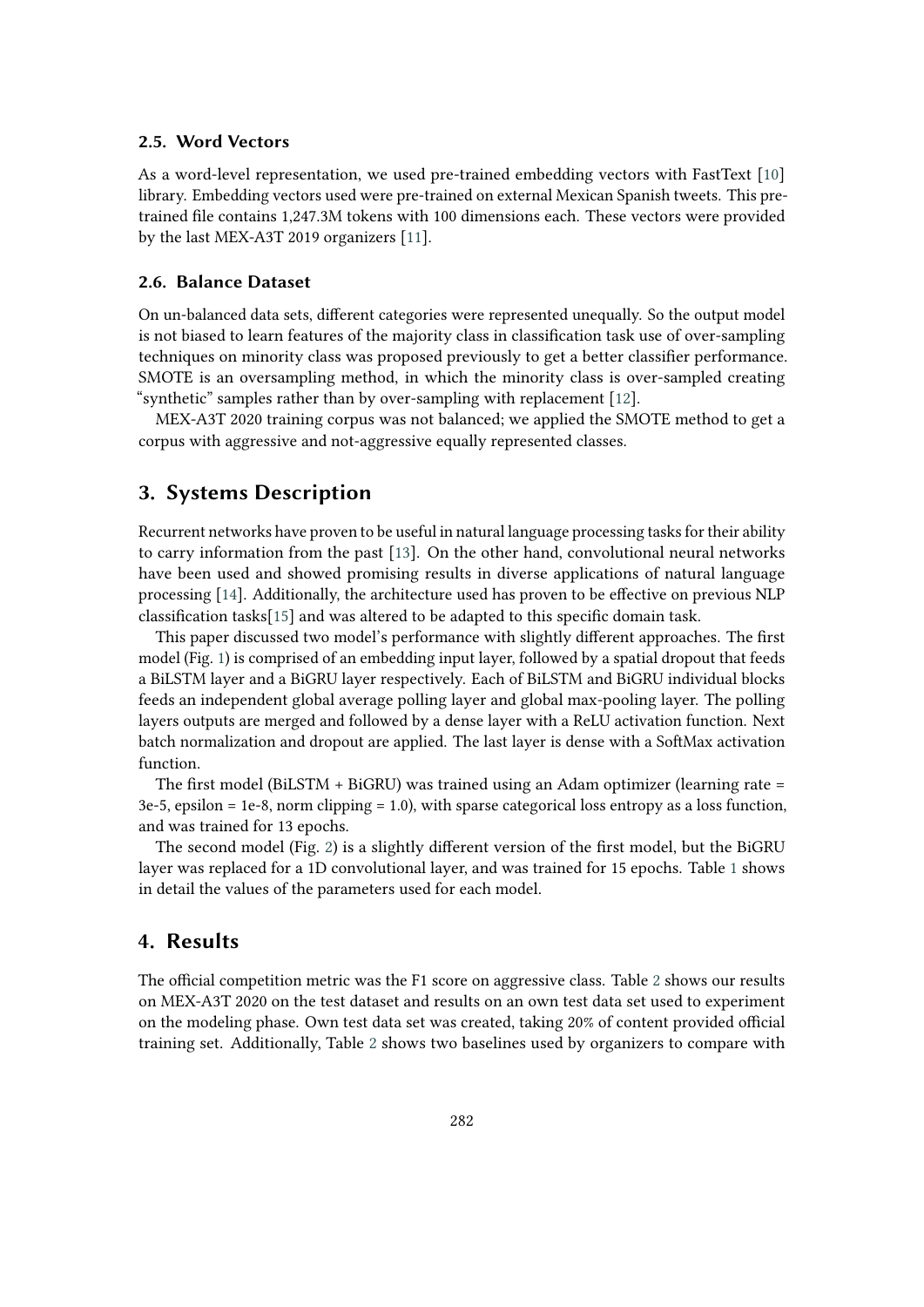

<span id="page-3-0"></span>**Figure 1:** BiLSTM + BiGRU architecture.



<span id="page-3-1"></span>**Figure 2:** BiLSTM + CNN architecture

participating models, and some results from other participants ranked by a place on competition are shown too.

Based on the results, it should be noted that the two proposed architectures achieved similar performance. It can be observed that achieved results on the official test set not differ so much from results achieved on own test set. This indicates that chosen test data for the modeling phase represents well the proposed task dataset, and proposed models are not overfitting the training set.

We achieved 16th place with run 2 (BiLSTM + CNN). Although our results are lower than baselines models, this work shows a comparison between two proposed models on aggressiveness detection on Mexican Spanish tweets and leave possibilities open for architecture improvement with further research.

# **5. Conclusions and Future Work**

In this work, we describe our participation in MEX-A3T@IberLEF2020, Aggressiveness Identification on Spanish Mexican Tweets Track [\[3\]](#page-5-2).

We have shown two proposed architectures, first uses a BiLSTM + BiGRU combination as the base and second are BiLSTM + CNN combination based.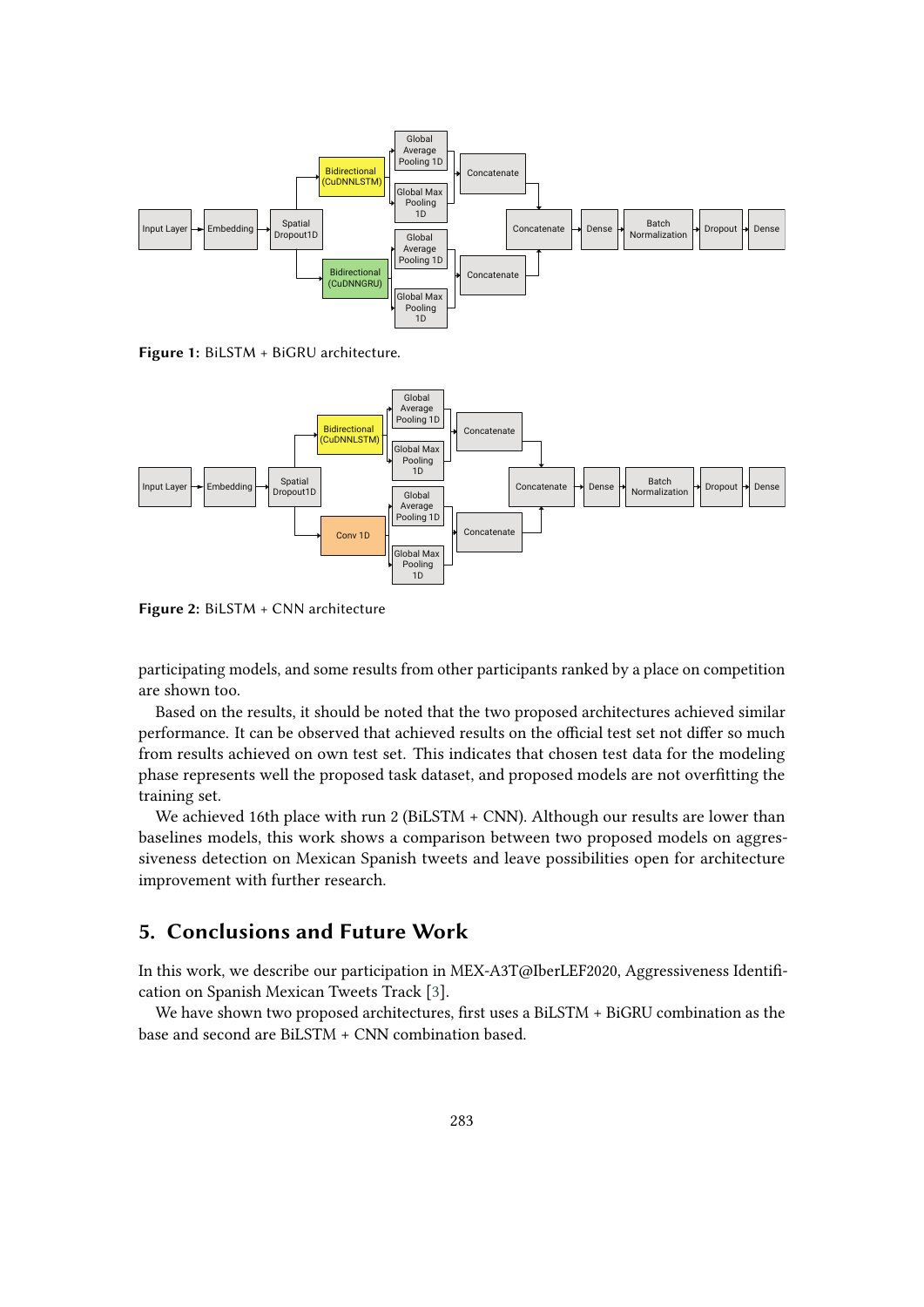#### **Table 1**

<span id="page-4-0"></span>Model architecture parameters. Parameters marked with \* are parameters of the convolutional layer used only in the LSTM + CNN model.

| Parameter              | Value         | Description                                                                                               |  |
|------------------------|---------------|-----------------------------------------------------------------------------------------------------------|--|
| spatial dropout rate   | $0.2^{\circ}$ | Fraction of the input embedding layer output to drop.                                                     |  |
| biLSTM layer units     | 600           | The dimensionality of bidirectional LSTM output                                                           |  |
|                        |               | space.                                                                                                    |  |
| biGRU layer units      | 600           | The dimensionality of bidirectional GRU output                                                            |  |
|                        |               | space.                                                                                                    |  |
| filters*               | 332           | The number of output filters in the convolution.                                                          |  |
| kernel size*           | 2             | Length of the 1D convolution window.                                                                      |  |
| activation function*   | ReLU          | Convolutional layer activation function.                                                                  |  |
| dense layer units      | 144           | The dimensionality of the intermediate dense layer                                                        |  |
|                        |               | output space.                                                                                             |  |
| dropout rate           | $0.2^{\circ}$ | The probability that each element of intermediate                                                         |  |
|                        |               | dense layer output is dropped.                                                                            |  |
| last dense layer units | $\mathcal{P}$ | The dimensionality of the last dense layer output<br>space. Binary classification with SoftMax activation |  |
|                        |               | function.                                                                                                 |  |
|                        |               |                                                                                                           |  |

#### **Table 2**

<span id="page-4-1"></span>Official results of aggressive detection on organizer test data and own evaluation results on own test data set.

| Rank | Team Name                   | Official F1<br>aggressive | Own test F1<br>aggressive |
|------|-----------------------------|---------------------------|---------------------------|
|      | CIMAT-1                     | 0.7998                    |                           |
| 7    | Baseline (Bi-GRU)           | 0.7124                    |                           |
| 12   | Baseline (BoW-SVM)          | 0.6760                    |                           |
| 16   | UGalileo-2 (BiLSTM + CNN)   | 0.6388                    | 0.6650                    |
| 17   | UGalileo-1 (BiLSTM + BiGRU) | 0.6387                    | 0.6333                    |
| 21   | Intensos-2                  | 0.2515                    |                           |

According to our experiment results, these two architectures show similar results on the aggressiveness detection task. Although proposed architectures achieved lower results compared to baseline models, it is possible to continue improving them, especially working on the corpus-preprocessing phase. We think that we have lost task-relevant information on tweets preprocessing phase that did not allow us to obtain better models performance.

Additionally, it would be worth to try other embedding vectors and dictionaries that represent better particular features of Mexican Spanish.

# **Acknowledgments**

This work was supported by Facultad de Ingeniería de Sistemas, Informática y Ciencias de la Computación (FISICC) and Research Laboratory in Information and Communication Technolo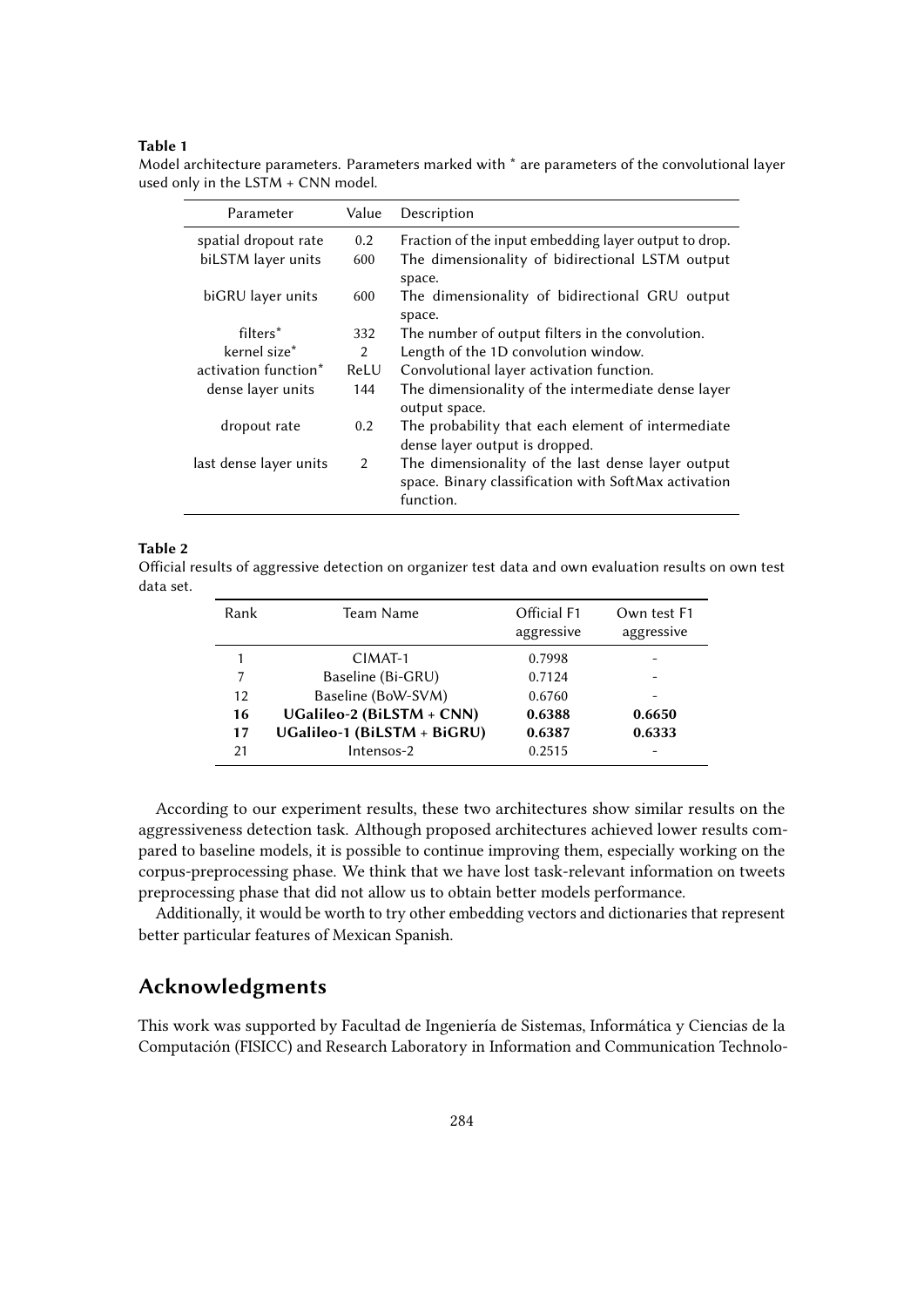gies (RLICT), both part of Universidad Galileo from Guatemala.

### **References**

- <span id="page-5-0"></span>[1] S. B. Kotsiantis, D. Kanellopoulos, P. E. Pintelas, Data preprocessing for supervised leaning, World Academy of Science, Engineering and Technology, International Journal of Computer, Electrical, Automation, Control and Information Engineering 1 (2007) 4104–4109.
- <span id="page-5-1"></span>[2] G. Angiani, L. Ferrari, T. Fontanini, P. Fornacciari, E. Iotti, F. Magliani, S. Manicardi, A comparison between preprocessing techniques for sentiment analysis in twitter, in: KDWeb, 2016.
- <span id="page-5-2"></span>[3] M. E. Aragón, H. Jarquín, M. Montes-y Gómez, H. J. Escalante, L. Villaseñor-Pineda, H. Gómez-Adorno, G. Bel-Enguix, J.-P. Posadas-Durán, Overview of mex-a3t at iberlef 2020: Fake news and aggressiveness analysis in mexican spanish, in: Notebook Papers of 2nd SEPLN Workshop on Iberian Languages Evaluation Forum (IberLEF), Malaga, Spain, September, 2020.
- <span id="page-5-3"></span>[4] S. Hochreiter, J. Schmidhuber, Long short-term memory, Neural Computation 9 (1997) 1735–1780.
- <span id="page-5-4"></span>[5] K. Cho, B. van Merriënboer, C. Gulcehre, D. Bahdanau, F. Bougares, H. Schwenk, Y. Bengio, Learning phrase representations using RNN encoder–decoder for statistical machine translation, in: Proceedings of the 2014 Conference on Empirical Methods in Natural Language Processing (EMNLP), Association for Computational Linguistics, Doha, Qatar, 2014, pp. 1724–1734. URL: [https://www.aclweb.org/anthology/D14-1179.](https://www.aclweb.org/anthology/D14-1179) doi:10.3115/v1/ D<sub>14</sub>-1179.
- <span id="page-5-5"></span>[6] J. Zhao, F. Huang, J. Lv, Y. Duan, Z. Qin, G. Li, G. Tian, Do rnn and lstm have long memory?, 2020. arXiv: 2006.03860.
- <span id="page-5-6"></span>[7] V. Balakrishnan, E. Lloyd-Yemoh, Stemming and lemmatization: A comparison of retrieval performances, in: Lecture Notes on Software Engineering, volume 2, 2014, pp. 262–267.
- <span id="page-5-7"></span>[8] P. Qi, T. Dozat, Y. Zhang, C. D. Manning, Universal dependency parsing from scratch, in: Proceedings of the CoNLL 2018 Shared Task: Multilingual Parsing from Raw Text to Universal Dependencies, Association for Computational Linguistics, Brussels, Belgium, 2018, pp. 160–170. URL: [https://nlp.stanford.edu/pubs/qi2018universal.pdf.](https://nlp.stanford.edu/pubs/qi2018universal.pdf)
- <span id="page-5-8"></span>[9] S. Bird, E. Klein, E. Loper, Natural Language Processing with Python, 1st ed., O'Reilly Media, Inc., 2009.
- <span id="page-5-9"></span>[10] P. Bojanowski, E. Grave, A. Joulin, T. Mikolov, Enriching word vectors with subword information, arXiv preprint arXiv:1607.04606 (2016).
- <span id="page-5-10"></span>[11] INGEOTEC, FastText Word Embeddings for Spanish Language Variations, 2019 (accessed June 10, 2020). URL: [https://github.com/INGEOTEC/RegionalEmbeddings.](https://github.com/INGEOTEC/RegionalEmbeddings)
- <span id="page-5-11"></span>[12] N. V. Chawla, K. W. Bowyer, L. O. Hall, W. P. Kegelmeyer, Smote: Synthetic minority over-sampling technique, J. Artif. Intell. Res. 16 (2002) 321–357.
- <span id="page-5-12"></span>[13] T. Mikolov, M. Karafiát, L. Burget, Jan, H. . Černocký, S. Khudanpur, Recurrent neural network based language model., in: In INTERSPEECH 2010, 2010, pp. 1045-1048.
- <span id="page-5-13"></span>[14] Y. Kim, Convolutional neural networks for sentence classification, in: Proceedings of the 2014 Conference on Empirical Methods in Natural Language Processing (EMNLP),